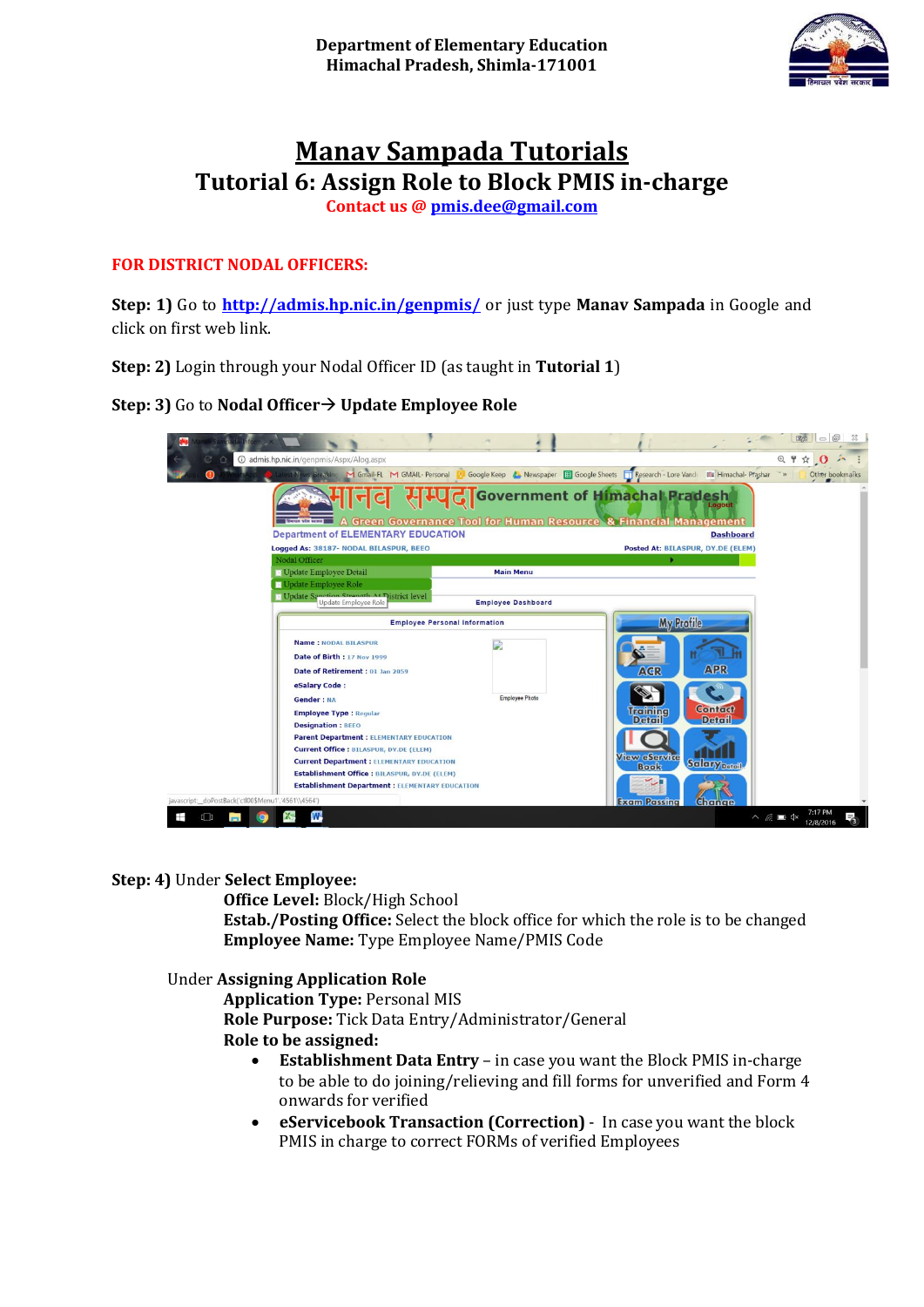## **Department of Elementary Education Himachal Pradesh, Shimla-171001**



| <sup>●</sup> Assign Role                          |                                                                 |                   |                |
|---------------------------------------------------|-----------------------------------------------------------------|-------------------|----------------|
| (Click above to select your option)               |                                                                 |                   |                |
| <b>Assign Software Role to Users</b>              |                                                                 |                   |                |
| <b>Search Employee</b>                            |                                                                 |                   |                |
|                                                   |                                                                 |                   |                |
|                                                   | Select District or Office Level For Current Posting Office List |                   |                |
|                                                   | District BILASPUR                                               | ÷                 |                |
| Office Level                                      | <b>Block/High School</b>                                        | $\times$ $\times$ |                |
| Establi./Posting Office:                          | Bilaspur, BEEO,Sadar[BILASPUR, DY.DE (ELEM)] बीईईओ, सदर         | $x = #$           |                |
|                                                   | Employee Name: 21099 - ACHHAR LATA(ELEM)-Gen                    | $x = 7$           |                |
|                                                   |                                                                 |                   |                |
|                                                   |                                                                 |                   |                |
|                                                   |                                                                 |                   |                |
| <b>Assigning Application Role</b>                 |                                                                 |                   |                |
| <b>Application Name : Personal MIS</b>            | Role to Assigned :   Admin<br>$\mathbf{v}$ #                    |                   | $\mathbf{v}$ # |
|                                                   | Verification                                                    |                   |                |
| Role Purpose : Data Entry/ Administrator/ General |                                                                 |                   |                |

### Under **Set Initial Password:**

- o Click on **Active.**
- o Set **User Password**: Type in block's already existing password

### And then click on **Save/Assign Role**

|                                                             |                                                                                          | 同<br>助词<br>53<br>$\equiv$                               |
|-------------------------------------------------------------|------------------------------------------------------------------------------------------|---------------------------------------------------------|
| @ admis.hp.nic.in/genpmis/Aspx/EmpGenerate.aspx             |                                                                                          | 日立 0 六                                                  |
| Latest News, Breaking M Gmail-FL M GMAIL- Personal          | Google Keep & Newspaper E Google Sheets Research - Lore Vande                            | <b>WW Himachal- Prashar</b><br>$-32$<br>Other bookmarks |
| Office Level                                                | <b>Block/High School</b>                                                                 | $x - 4$                                                 |
|                                                             | Establi./Posting Office: Bilaspur, BEEO, Sadar[BILASPUR, DY.DE (ELEM)] बीईईओ, सदर  × + # |                                                         |
|                                                             | Employee Name: 21099 - ACHHAR LATA(ELEM)-Gen                                             | $x = #$                                                 |
|                                                             |                                                                                          |                                                         |
|                                                             |                                                                                          |                                                         |
|                                                             |                                                                                          |                                                         |
| <b>Assigning Application Role</b>                           |                                                                                          |                                                         |
|                                                             |                                                                                          |                                                         |
| Application Name:<br><b>Personal MIS</b>                    | Role to Assigned: Admin<br>$\mathbf{v}$ #                                                | $\mathbf{v}$ #                                          |
| Role Purpose : Data Entry/ Administrator/ General           | Verification                                                                             |                                                         |
|                                                             | *An employee can have single role purpose only                                           |                                                         |
|                                                             |                                                                                          |                                                         |
| <b>Set Initial Password</b>                                 |                                                                                          |                                                         |
|                                                             |                                                                                          |                                                         |
| Current Status : Ø Active Check this to allow login to user | <b>User Password:</b><br>21099_2016                                                      |                                                         |
|                                                             |                                                                                          |                                                         |
|                                                             |                                                                                          |                                                         |
|                                                             |                                                                                          |                                                         |
|                                                             |                                                                                          |                                                         |
|                                                             | Save (Assign Role)<br><b>Checklist for Already Assign Role</b>                           |                                                         |
| W.<br>⊞<br>$\Box$                                           |                                                                                          | $\wedge$ 6 $\blacksquare$ $\triangle$<br>12/8/2016      |